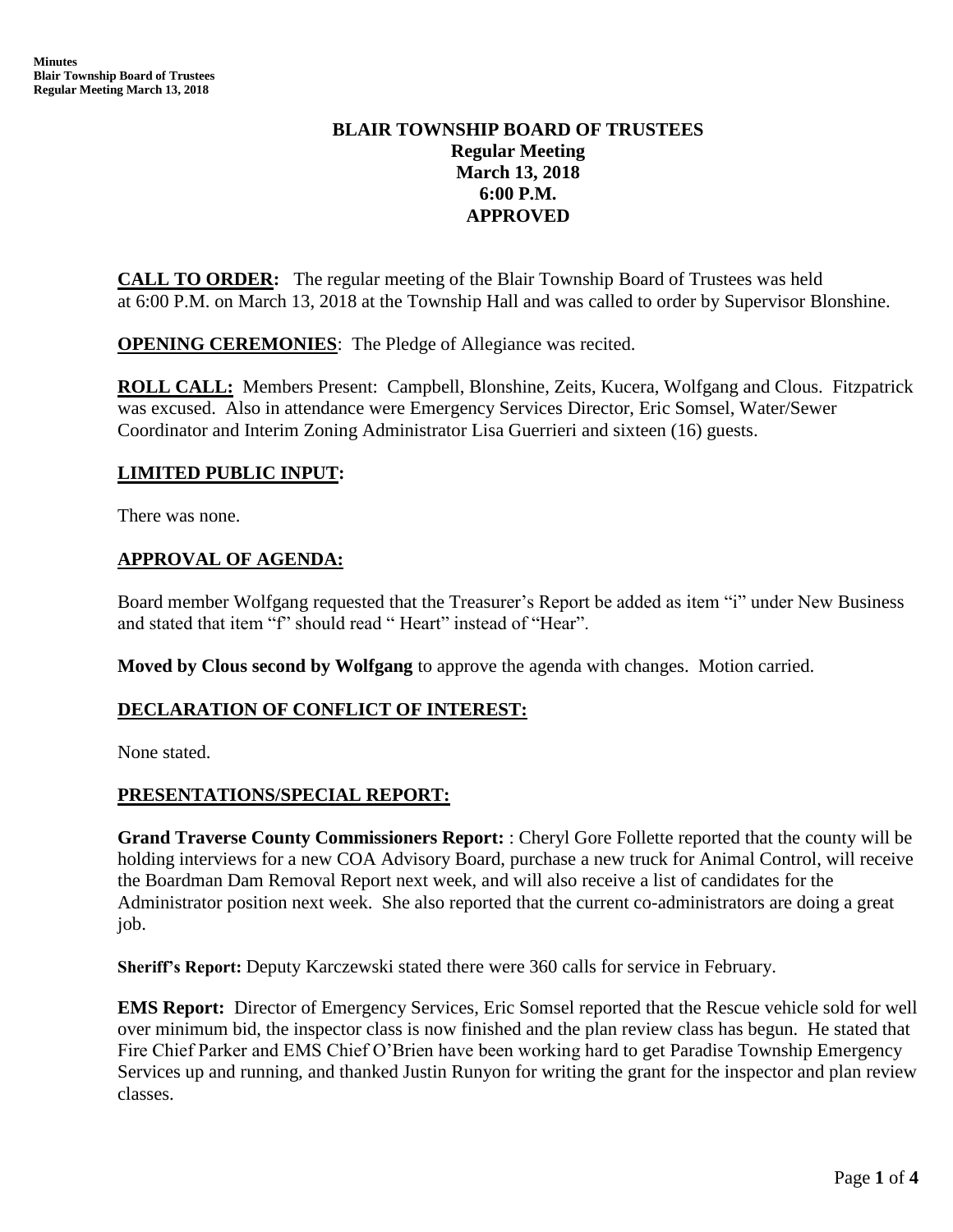**Grand Traverse County Road Commission:** There was no representative present.

**Wade-Trim Report:** Ken Schwerdt, Project Manager with Wade Trim gave an update on the iron removal facility.

 **Supervisor's Report:** Supervisor Blonshine reported that she has a Dangerous Building hearing scheduled tomorrow evening for a mobile home on Blair Townhall Road. She also reported that the Township won the suit filed by the Christiansons, they now have 28 days to appeal.

# **ANNOUNCEMENTS/CORRESPONDENCE**

 Board member Zeits reported that he, the Fire Chief and a Fire Captain went to City Fire for a ride in their new Pierce fire truck and it was awesome.

# **CONSENT CALENDAR**

| <b>FUND</b>         | <b>CHECK NUMBERS</b> | <b>TOTALS</b> | <b>REPORTS</b>                   |
|---------------------|----------------------|---------------|----------------------------------|
| Pooled Operating    | #1388-1459           | \$105,304.75  | <b>Emergency Services Report</b> |
| Trust & Agency Fund | #1957-1958           | 120.50        | Water Dept. Report               |
| Tax Account         | #6185-6212           | \$756,172.98  | <b>Zoning Report</b>             |
| Pavroll             | #1058-1069           | 16,334.24     | <b>Minutes Regular Meeting</b>   |
| Direct Deposits/EFT |                      | 86,360.11     | February 13, 2018                |

Supervisor Blonshine requested that the minutes from the February 13, 2018 regular meeting be removed for discussion**.** She stated that the minutes need to reflect that Treasurer Campbell stated that she refuses to sign off on the audit.

 **Moved by Blonshine second by Kucera** to approve the minutes of the February 13, 2018 meeting with change. **Motion carried.**

 **Moved by Wolfgang second by Clous** to approve the consent calendar. **Motion carried.**

# **OLD BUSINESS:**

# **McGee's 31 Water Benefits**

There was discussion regarding how the \$5,912.40 was determined.

 **Moved by Wolfgang second by Clous** to accept the \$5,912.40 as the total due for water REU's for McGee's 31 based on the calculations outlined in Township Attorney Shawn Worden's e-mail dated February 18, 2018, spread over the next four (4) years. **Yes:** Kucera, Clous, Wolfgang, Blonshine and Zeits. **No:** Campbell. **Motion carried.**

# **Water Tower Rental Agreement**

Have not received any further information from the Township Attorney. No action taken.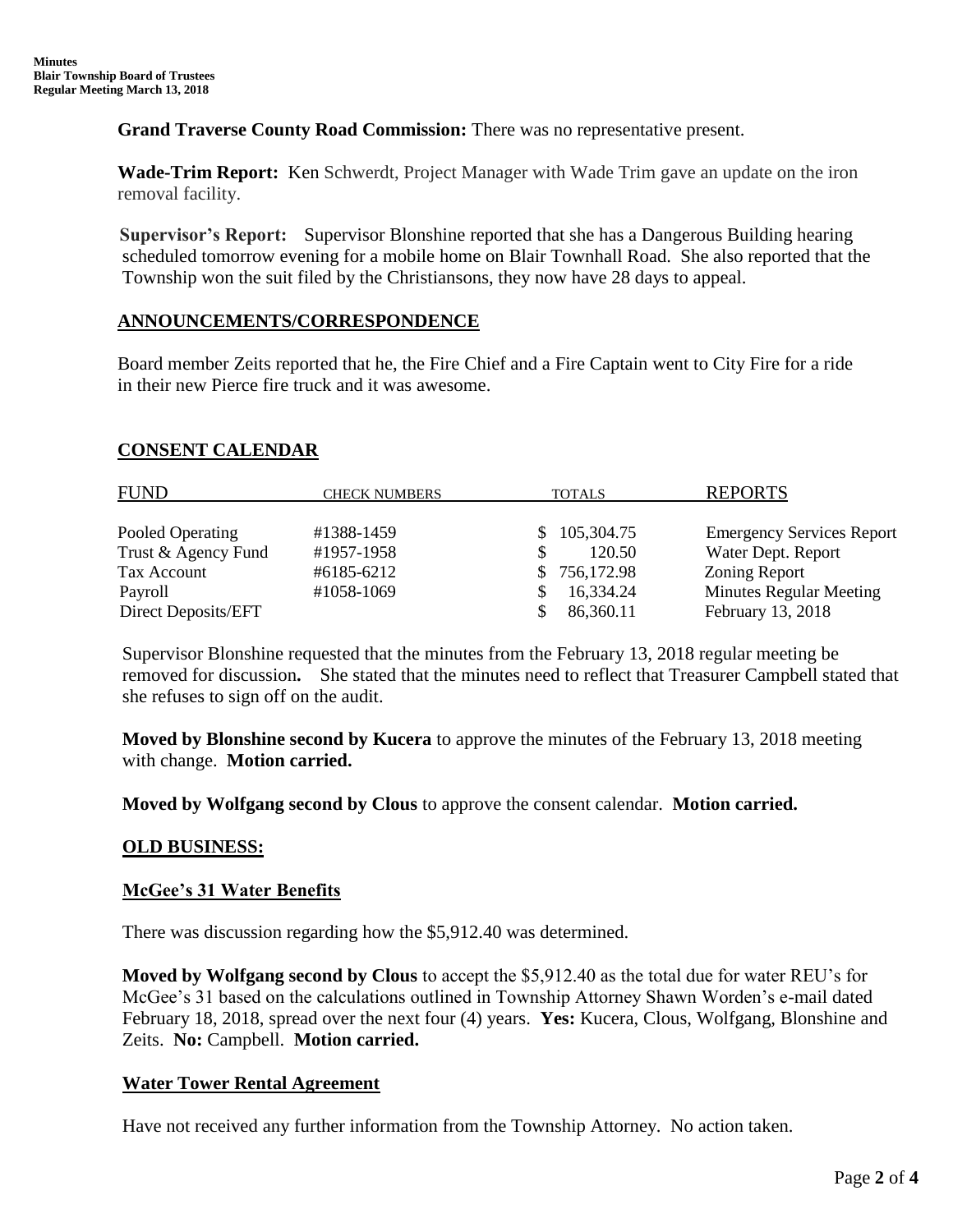### **Welcome Packet Committee**

Have not met yet. No action taken.

### **NEW BUSINESS:**

### **a. Public Hearing SU/SPR #18-02-01 Aker Outdoor Products**

Public Hearing opened @ 6:45pm

Bill Crain, Crain Engineering, presented the request and answered questions.

There was no public comment.

Public Hearing closed @ 6:50 pm

**Moved by Wolfgang second by Clous** to approve SU #18-02-01, Aker Outdoor Products, as it meets the standards for approval in Section 22.04, items a-g of the Blair Township Zoning Ordinance, and approval was recommended by the Blair Township Planning Commission. **Yes:** Wolfgang, Clous, Kucera, Zeits, Campbell and Blonshine. **No:** None. **Motion carried.**

### **b. Medical Marihuana**

Cathleen Graham, Certified Hospice Nurse gave a presentation on the MMMFLA. Two patients also spoke regarding the benefits or Medical Marihuana.

### **c. Resolution #2018-01 to Adopt the Annual Exemption Option PA152**

**Moved by Wolfgang second by Clous** to adopt Resolution #2018-01 the Annual Exemption Option PA152, the Publicly Funded Health Insurance Contribution Act. **Yes:** Blonshine, Clous, Campbell, Kucera, Wolfgang and Zeits. **No:** None. **Motion carried.**

### **d. Apply for Grant for Water Tank in the Park**

 **Moved by Clous second by Zeits** to allow the Supervisor to research and submit a grant application to ITC Holdings for a water Tank in the park. **Yes:** Campbell, Blonshine, Wolfgang, Clous, Kucera and Zeits. **No:** None. **Motion carried.**

### **e. Milfoil Budget Amendment**

 **Moved by Kucera second by Clous** to amend to the Milfoil budget moving \$3,912.00 from Fund Balance to the budgeted amount for treatment. **Yes:** Kucera, Clous, Zeits, Wolfgang, Campbell and Blonshine. **No:** None. Motion carried.

# **f. Warranty Agreement for Philips Heart Monitors**